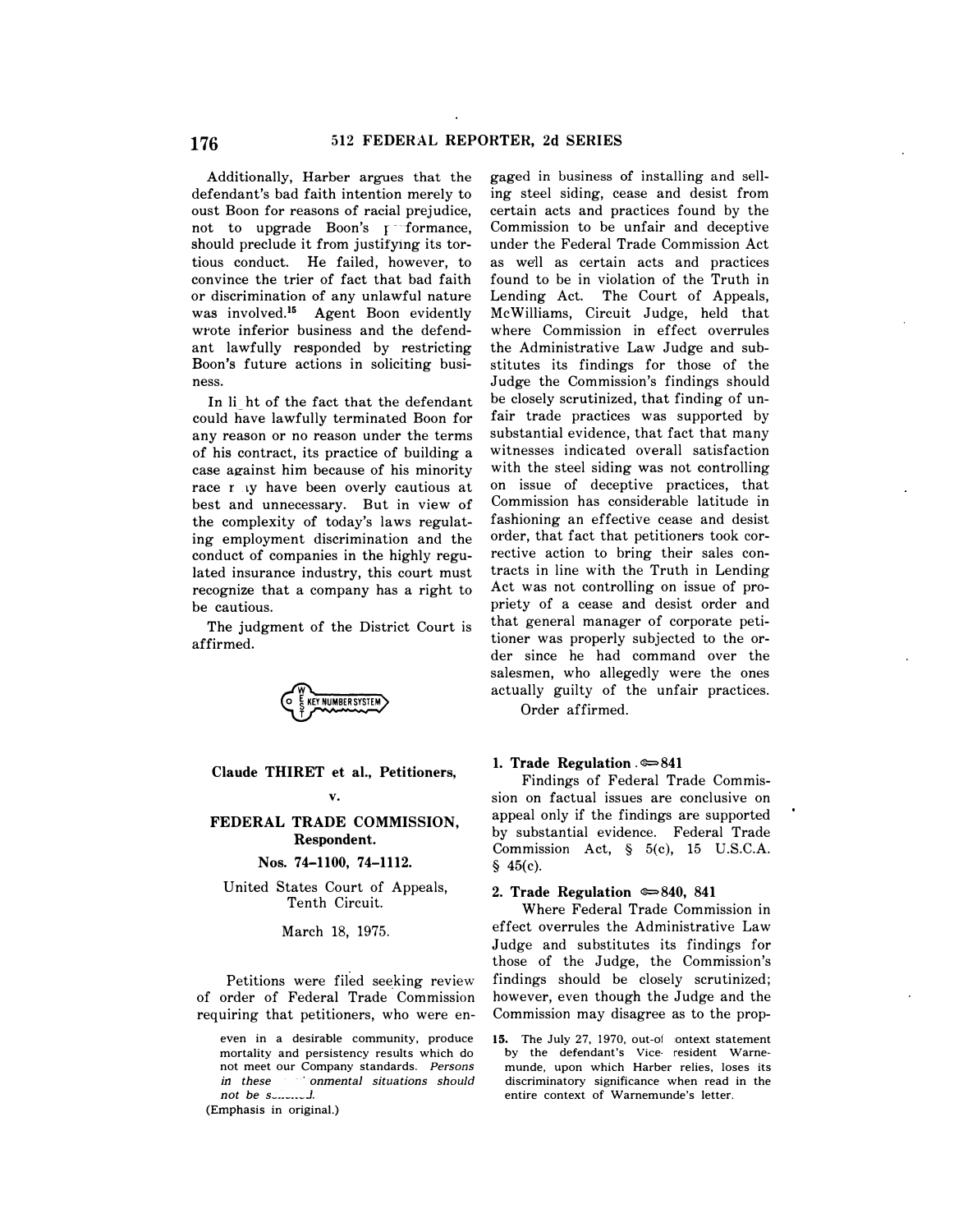Cite as 512 F.2d 176 (1975)

er findings, reviewing court's task is still to determine whether the Commission's findings are supported by substantial evidence. Federal Trade Commission Act, § 5(c), 15 U.S.C.A. § 45(c).

### **3. Trade Regulation**  $\approx 801$

Federal Trade Commission's findings regarding unfair and deceptive trade practices which were engaged in by sellers and installers of steel siding on residential properties, i. e., deceptions as to extent of warranty, lower heating and air-conditioning bills and use of a buyer's premises as a "model home" enabling the buyer to receive commissions, were supported by substantial evidence. Federal Trade Commission Act, § 5, 15 U.S.C.A. § 45.

### **4. Trade Regulation**  $\approx 801$

Fact that many witnesses indicated overall satisfaction with steel siding was not controlling on issue of whether seller and installer of such siding had engaged in unfair and deceptive trade practices, some of which included misrepresentations as to warranty coverage and use of a purchaser's premises as a "model home" thereby allegedly enabling the purchaser to receive commission. Federal Trade Commission Act, § 5, 15 U.S. C.A. § 45.

### **5. Trade Regulation**  $\approx 800$

Evidence of actual deception is not necessarily essential to a finding of unfair and deceptive trade practices; it is the capacity to deceive which is important. Federal Trade Commission Act, § 5, 15 U.S.C.A. § 45.

### **6. Trade Regulation**  $\approx 811$

Federal Trade Commission has considerable latitude in fashioning an effective cease and desist order once an unfair trade practice is found to exist; all that is necessary is that the Commission's remedial orders have a reasonable relation to the unlawful practices found to exist. Federal Trade Commission Act, § 5, 15 U.S.C.A. § 45.

### **7. Trade Regulation**  $\approx 844$

A remedial order entered in an unfair trade practice case should ordinarily

512 F.2d-12

§ 45. not be modified or narrowed because of hypothetical situations where lawful conduct could conceivably be prohibited by the cease and desist order. Federal Trade Commission Act, § 5, 15 U.S.C.A.

### **8. Trade Regulation**  $\approx 808$

Fact that sellers and installers of steel siding took corrective action to bring their sales contracts into line with provisions of the Truth in Lending Act and, in effect, promised to sin no more, was not controlling on issue of propriety of a cease and desist order. Federal Trade Commission Act, § 5, 15 U.S.C.A. § 45; Truth in Lending Act, § 101 et seq., 15 U.S.C.A. § 1601 et seq.

## **9. Trade Regulation**  $\approx 818$

General manager of corporate seller and installer of steel siding for residential premises was properly made subject of Federal Trade Commission's cease and desist order, which required that two corporations and two officers thereof cease and desist from engaging in certain acts and practices found to be unfair and deceptive, where manager was in a command position and had control over the salesmen, who allegedly were the ones actually guilty of the unfair practices. Federal Trade Commission Act, § 5, 15 U.S.C.A. § 45.

### 10. Trade Regulation  $\approx 818$

A command to a corporation to cease and desist from engaging in certain practices which have been found to be unfair and deceptive is a command to those who are officially responsible for the conduct of its affairs. Federal Trade Commission Act, § 5, 15 U.S.C.A. § 45.

Blaine L. Boyens, Denver, Colo. (Boltz, Boyens & Glenn, Denver, Colo., on the brief), for petitioner Claude Thiret.

Richard M. Koon, Denver, Colo. (Holland & Hart, Denver, Colo., on the brief), for petitioners Certified Building Products, Inc., Certified Improvements Co., and Michael P. Thiret.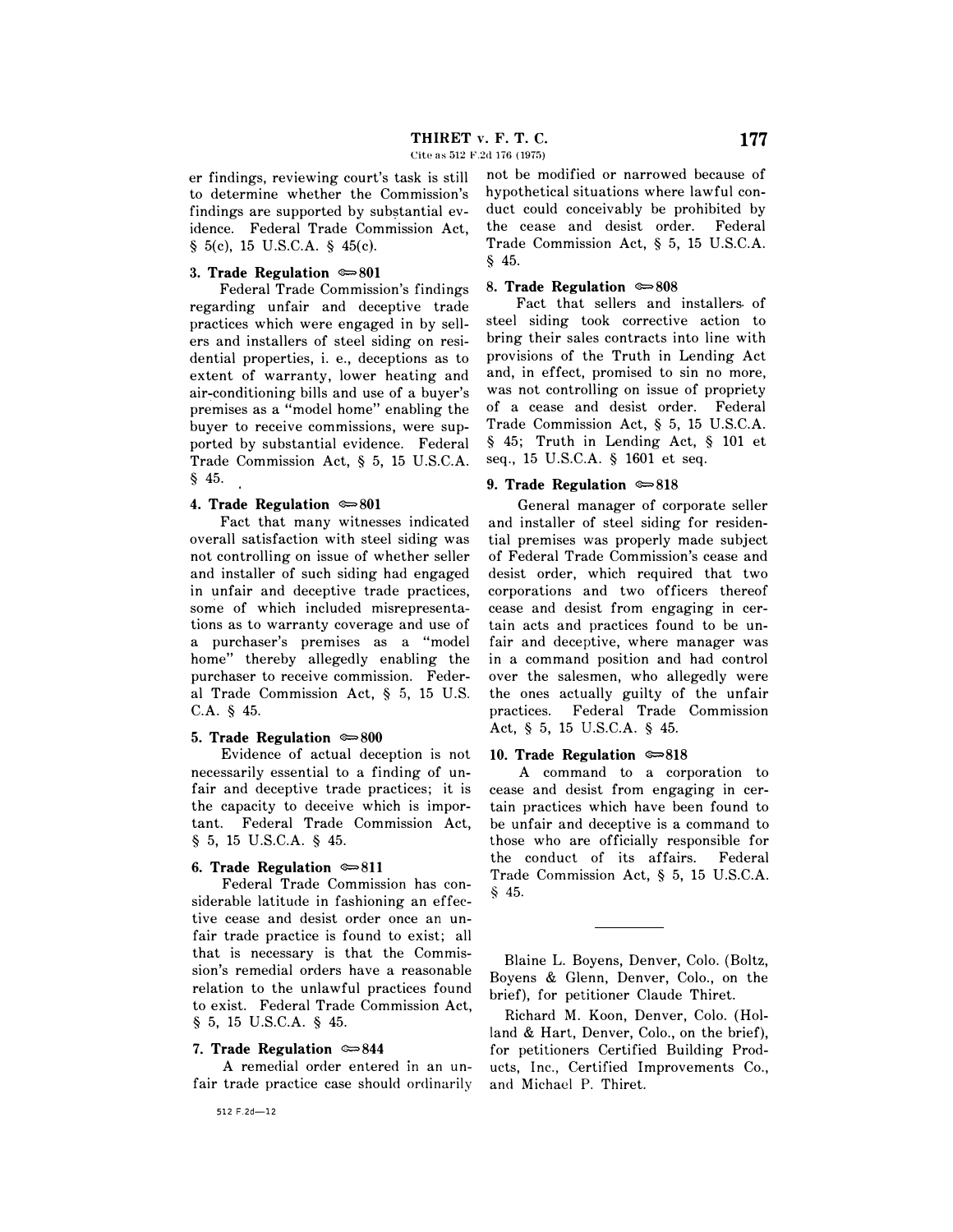Warren S. Grimes, Washington, D. C. (Calvin J. Collier, Gen. Counsel, Gerald Harwood, Asst. Gen. Counsel, and Karl H. Buschmann, Atty., Washington, D. C.), for respondent F. T. C.

Before LEWIS, Chief Judge, and BREITENSTEIN and McWILLIAMS, Circuit Judges.

### McWILLIAMS, Circuit Judge.

These consolidated cases involve two petitions for review of an order of the Federal Trade Commission that the petitioners cease and desist from certain acts and practices found by the Commission to be unfair and deceptive under Section 5 of the Federal Trade Commission Act. 15. U .S.C. § 45. The order of the Commission also provided that petitioners cease and desist from certain other acts and practices found to be in violation of the Truth-in-Lending Act, 15 U.S.C. § 1601 *et seq.,* and Regulation Z, 12 C.F.R. 226, promulgated thereunder.

The petitioners are engaged in the business of selling and installing steel siding on residential properties in Colorado, Wyoming, Nebraska, Kansas and New Mexico. One of the petitioners, Certified Building Products, Inc., was incorporated in the early 1950's, and ceased doing business in November 1970. Certified Improvements Company, another petitioner, had been dormant since its organization in 1961 and was activated in January 1970 to carry on the business previously conducted by Certified Building Products. Michael Thiret, also one of the petitioners, was president and sole owner of Certified Building Products. Claude Thiret, the remaining petitioner, was a salesman for Certified Building Products from about 1953 to 1968, at which time he became the general manager for that company. When Certified Improvements Company was activated in January 1970, Claude Thiret became its president and he made a cash contribution for which he received 40% of the company stock. Michael Thiret then became the vice-president of Certified Improvements and by virtue of his

cash contribution to the company he received 60% of its stock.

Based on its investigation the Commission issued a complaint against Certified Building Products, Inc., Certified Improvements Company, Michael Thiret, Claude Thiret and one Jack Bitman, who was the secretary-treasurer of Certified Improvements Company. In Count 1 of the complaint it was alleged that the respondents had violated Section 5 of the Federal Trade Commission act by falsely and deceptively representing that their siding materials were being offered for sale at a special reduced price for a limited time only; that purchasers of the siding material would realize a 50% saving in their air-conditioning and heating bills; that the siding materials would never require repairing; that the siding materials were unconditionally guaranteed for 30 years; that homes of prospective purchasers had been specially selected as model homes, and, after installation, such homes would be used for demonstrating and advertising purposes for which the purchasers of siding material would receive allowances, discounts, or commissions; and that purchasers of the siding materials would receive enough commissions to obtain their own installation at little or no cost. Count 1 also charged that the respondents had violated Section 5 by negotiating customer obligations thus obtained to third parties, thereby cutting off certain defenses which might otherwise have been available to the customer who defaulted on his installment payments.

Count 2 of the complaint alleged that the respondents had violated the Truthin-Lending Act and its implementing Regulation Z relating to the extension of credit to customers.

A prehearing conference was held before the Administrative Law Judge, during which Michael and Claude Thiret were deposed. As we understand it, at the time of this so-called prehearing conference it was contemplated that a consent decree would be entered as concerns the two business entities, i. e., Certified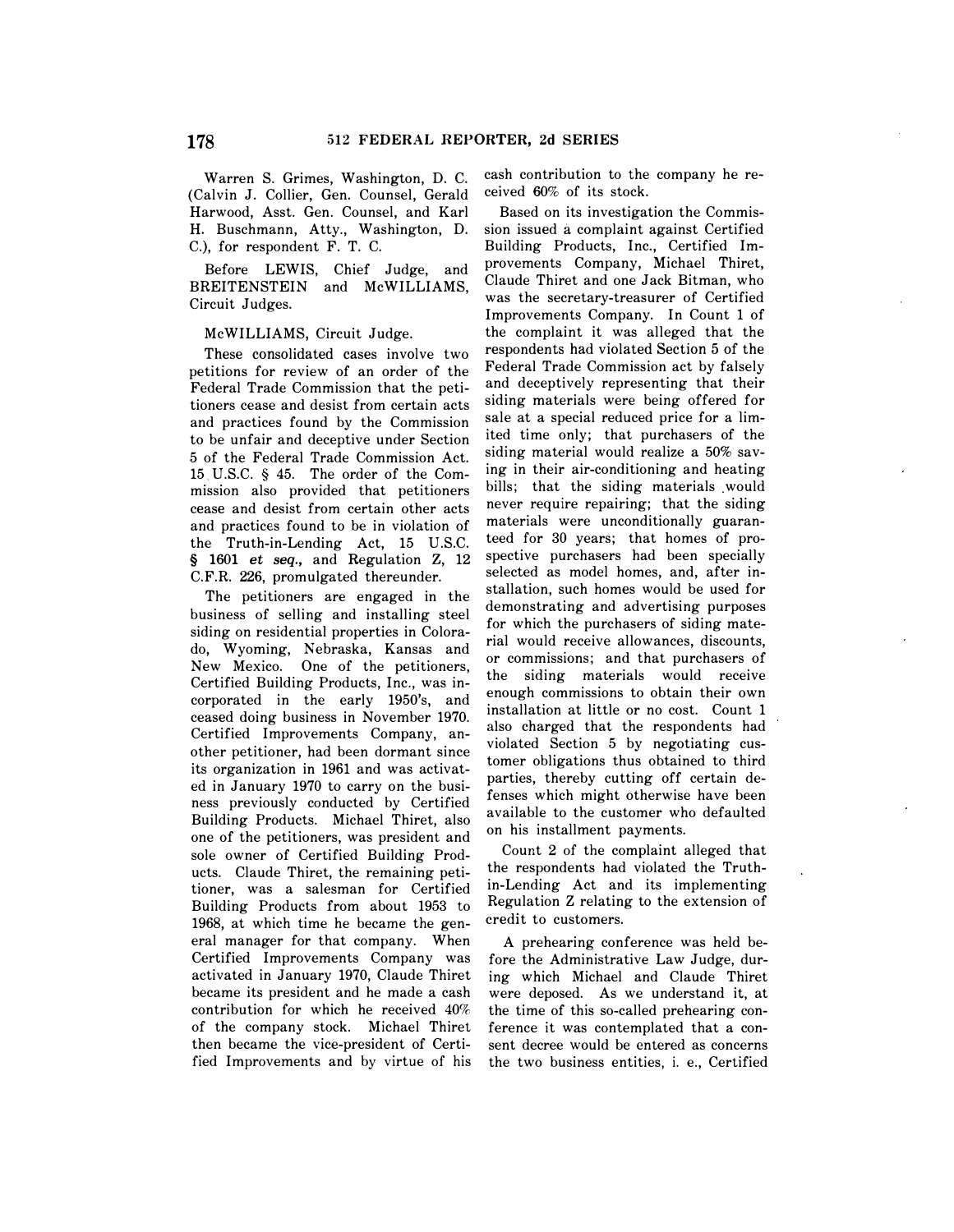Cite as 512 F.2d 176 (1975)

Building Products and Certified Improvements Company, and Michael Thiret. The prehearing conference was apparently held for the primary purpose of ascertaining the degree of involvement, if any, on the part of Claude Thiret and Jack Bitman. In any event, based on the testimony of Michael and Claude Thiret given at this prehearing conference, Claude Thiret and Jack Bitman filed motions to dismiss based on the proposition that neither had any control over the activities of the salesmen who were doing the actual selling of the steel sidings.

In this posture, then, the matter was certified to the Commission by the Administrative Law Judge. The Commission, however, rejected the proposed consent decree as being inadequate, and denied the motions to dismiss made by Claude Thiret and Jack Bitman.

The entire matter then came on for full hearing before the Administrative Law Judge. After hearing the testimony of some twenty-two witnesses, the Judge dismissed both counts in the complaint as to all respondents. As to Count 1, the Judge found that complaint counsel had failed to sustain its burden of proof.

As to Count 2, though the respondents were found to have violated Regulation Z, the violation was characterized as only "technical," and not substantive in nature. Further, the Judge found that since the practices in question had been discontinued and the respondents were unlikely to resume them in the future, there was no need for a cease and desist order.

Complaint counsel then appealed the matter to the Commission, and the latter in its decision modified the Judge's order in substantial particulars. The Commission substituted its findings for those of the Judge with respect to Count 1, the Commission finding that the evidence sustained most of the allegations of unfair and deceptive trade practices as set forth in the complaint. The Commission also concluded that the violations of the Truth-in-Lending Act should be prohibited. Accordingly, cease and desist orders were issued in connection with both counts of the complaint as to all respondents, except Jack Bitman. The four petitioners in the present consolidated proceeding in this court, namely, the two business entities, Michael Thiret and Claude Thiret, seek review of the orders thus entered.

The questions to be resolved are as follows: (1) Are the findings of fact as made by the Commission supported by substantial evidence on the record as a whole; (2) do the findings in turn support the remedial orders entered by the Commission; and (3) is Claude Thiret properly held to be subject to the cease and desist orders? In our view the answer to each of the questions is in the affirmative.

[l, 2] The applicable statute provides that "the findings of the Commission as to the facts, if supported by evidence, shall be conclusive." 15 U.S.C. § 45(c). This statutory language has been held to mean that the findings of the Commission as to facts are conclusive on the courts if the findings be supported by substantial evidence. Adolph Coors Company v. F.T.C., 497 F.2d 1178 (10th Cir. 1974), and OKC Corp. v. F.T.C., 455 F.2d 1159 (10th Cir. 1972). Where, as here, the Commission in effect overrules the Judge and substitutes its findings for those of the Judge, the Commission's findings should be closely scrutinized. However, even though the Judge and the Commission may disagree as to the proper findings, our task is still to determine whether the Commission's findings are supported by substantial evidence. Universal Camera Corp. v. Labor Bd., 340 U.S. 474, 496, 71 S.Ct. 456, 95 L.Ed. 456 (1951).

[3-5] Our study of the record as made in the instant case leads us to conclude that the findings of the Commission regarding unfair and deceptive trade practices are supported by substantial evidence. More than a score of persons who had purchased steel siding from the petitioners testified as to the selling tactics practiced upon them by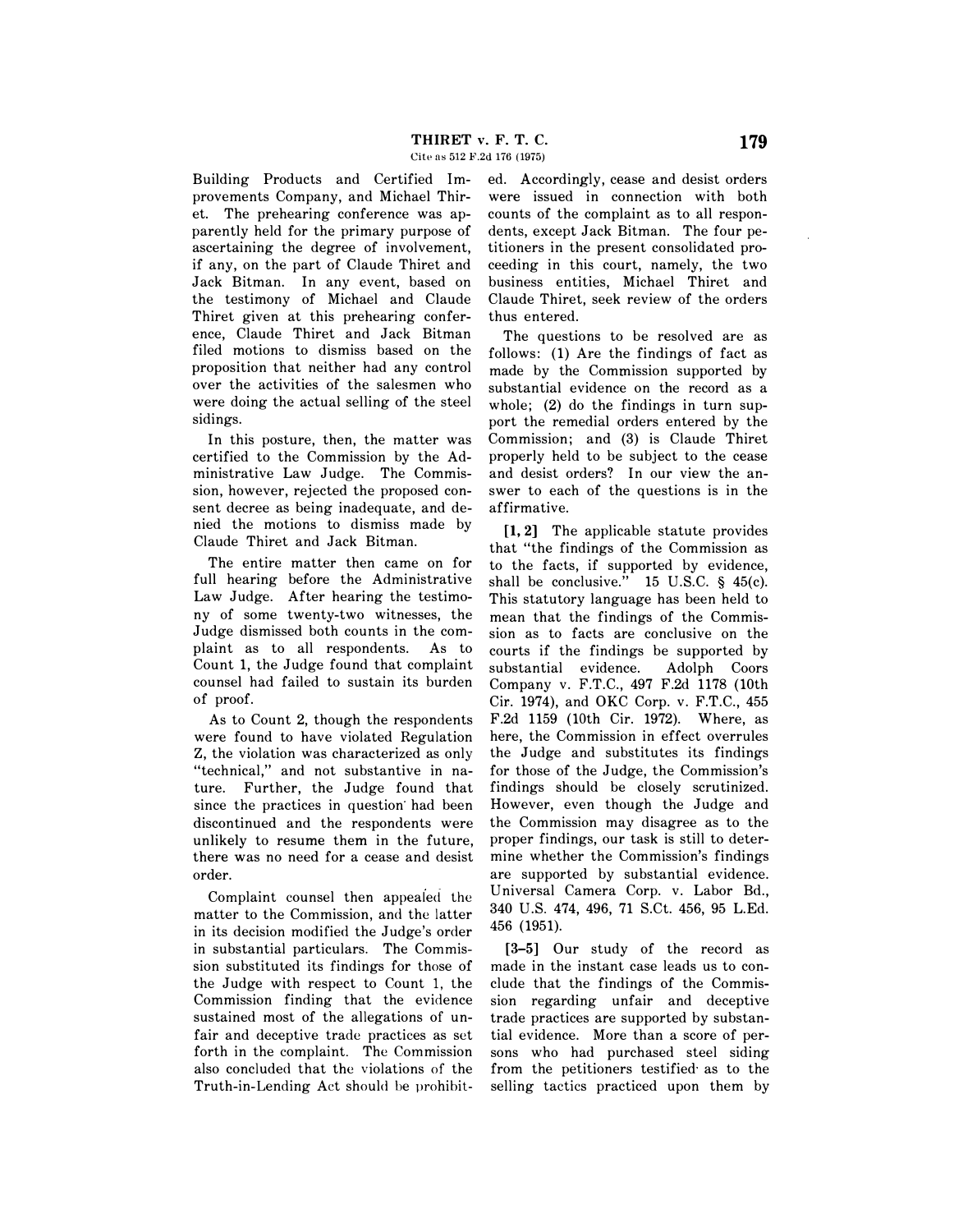petitioners' salesmen. And to us there was a remarkable similarity in the testimony of these several witnesses. In each instance the salesmen hired by the petitioners to go out in the field and sell steel siding were using pressure tactics, of one form or another.

Many of the witnesses testified that they were led to believe that they were receiving special discount prices in exchange for use of their homes as "showcases" or "model homes," when in fact such prices were those normally charged by petitioners. In some instances, a magazine advertisement showing the manufacturer's suggested retail price for the steel siding to be higher than that charged by petitioners was used to support representations that discounts were given in connection with the model homes plan. Customers were generally informed that they must make immediate decisions, or the salesmen would go elsewhere with their offers.

Customers were told that they would receive referral commissions for finding new purchasers for petitioners' siding and services. Some who testified were informed that they could earn substantial sums and perhaps even pay for their siding through commissions. Signs were to be placed on the properties with new siding and advertising pictures were to be taken. In one case, petitioners' salesman borrowed the customer's hammer and tore off some existing siding to dramatize the "before" part of a "before and after" set of pictures for such advertising. Few, if any, of the properties ever had signs placed on them and none of the customers who testified saw any advertising pictures using his home. Several customers were led to believe that petitioners' salesmen would bring prospective buyers to their "model homes" and that they would then receive commissions if purchases ensued. The salesmen did not, to the witnesses' knowledge, bring anyone for such purpose. Some customers received small amounts of commissions, but none was able to finance to any appreciable degree the purchase of his siding.

Petitioners' salesmen also represented orally and through printed material that installation of their siding would bring significant savings in costs of heating and cooling the homes. Witnesses testified that they generally noticed little improvement. Although customers were told that the siding was unconditionally guaranteed for thirty years, they later received written guarantees from the manufacturer covering only manufacturer's defects and excluding from coverage damage due to the elements or to installation workmanship. Replacement of any defective material was to be on a prorated basis and labor costs were not included.

The fact that many of the witnesses nonetheless indicated overall satisfaction with the steel siding is not controlling. Evidence of actual deception is not necessarily essential to a finding of unfair and deceptive practices. It is the capacity to deceive which is important. Double Eagle Lubricants, Incorporated v. F.T.C. , 360 F.2d 268 (10th Cir. 1965). And as was said in F.T.C. v. Colgate-Palmolive Co., 380 U.S. 374, 385, 85 S.Ct. 1035, 1042, 13 L.Ed.2d 904 (1965), "an administrative agency which deals continually with cases in the area  $* * * *$ is often in a better position than are courts to determine when a practice is 'deceptive' within the meaning of the Act." In sum, the Commission's finding of unfair trade practices is in our view supported by substantial evidence.

As concerns Count 2 in the complaint, it is conceded that there had been violations of the Truth-in-Lending Act, and Regulation Z promulgated thereunder, though the petitioners contended the violations were unintentional, and quickly corrected when discovered.

[6-8] The petitioners alternatively argue that if the Commission's findings are deemed to be supported by substantial evidence, the remedial orders were overly broad and not warranted by the findings. The Commission of course has considerable latitude in fashioning an effective cease and desist order, once an unfair trade practice is found to exist.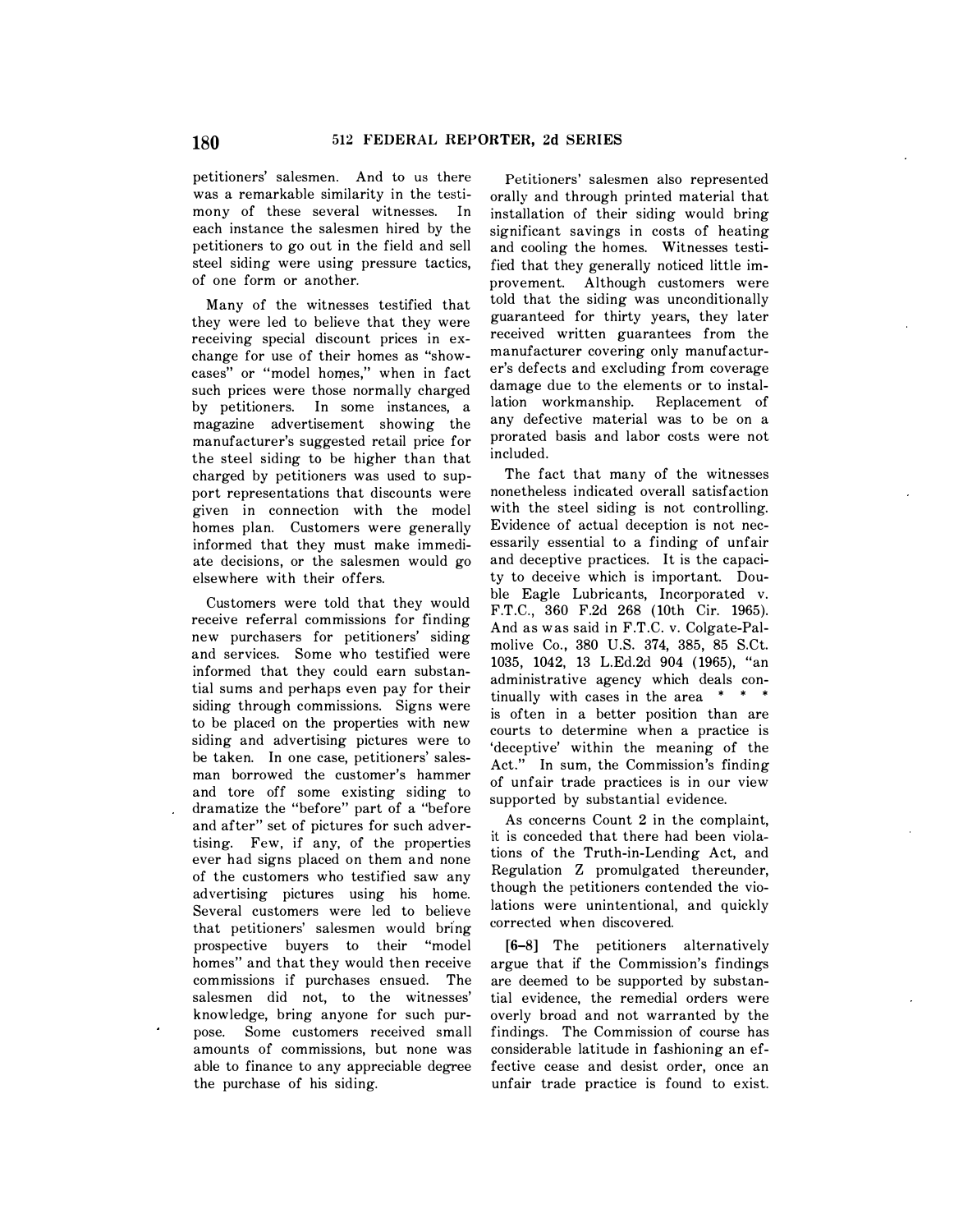All that is necessary is that the Commission's remedial orders have a "reasonable relation" to the unlawful practices found to exist. And an order should ordinarily not be modified or narrowed because of hypothetical situations where lawful conduct could conceivably be prohibited by the cease and desist order. In this regard, see F.T.C. v. National Lead Co. , 352 U.S. 419, at 428-429, 431, 77 S.Ct. 502, at 509, 1 L.Ed.2d 438 (1957), where the following pertinent language appears:

"The Court has held that the Commission is clothed with wide discretion in determining the type of order that is necessary to bring an end to the unfair practices found to exist. In Jacob Siegel Co. v. Federal Trade Commission, 327 U.S. 608 [66 S.Ct. 758, 90 L.Ed. 888] (1946), the Court named the Commission 'the expert body to determine what remedy is necessary to eliminate the unfair or deceptive trade practices which have been disclosed. It has wide latitude for judgment and the courts will not interfere except where the remedy selected has no reasonable relation to the unlawful practices found to exist.' *Id.*, at 612-613, [66 S.Ct. 758 at page 760]. Thereafter, in Federal Trade Commission v. Cement Institute, 333 U.S. 683, 726 [68 S.Ct. 793, 815, 92 L.Ed. 1010] (1948), the Court pointed out that the Congress, in passing the Act, 'felt that courts needed the assistance of men trained to combat monopolistic practices in the framing of judicial decrees in antitrust litigation.' In the light of this, the Court reasoned, it should not 'lightly modify' the orders of the Commission. Again, in Federal Trade Commission v. Ruberoid Co., *supra,* 343 U.S. at 473, we said that 'if the Commission is to attain the objectives Congress envisioned, it cannot be required to confine its road block to the narrow lane the transgressor has traveled; it must be allowed effectively to close all roads to the prohibited goal, so that its order may not be by-passed with impunity.' We pointed out there that Congress had placed the primary responsibility for fashioning orders upon the Commission. These cases narrow the issue to the question: Does the remedy selected have a 'reasonable relation to the unlawful practices found to exist?  $* * * *$ 

\* \* \* \*

"Respondents pose hypothetical situations which they say may rise up to plague them. However, 'we think it would not be good judicial administration,' as our late Brother Jackson said in International Salt Co. v. United States, 332 U.S. 392, 401 [68 S.Ct. 1217, 92 L.Ed. 20] (1947), to strike the contested paragraph of the order to meet such conjectures. The Commission has reserved jurisdiction to meet just such contingencies. As actual situations arise they can be presented to the Commission in evidentiary form rather than as fantasies. And, we might add, if there is a burden that cannot be made lighter after application to the Commission, then respondents must remember that those caught violating the Act must expect some fencing in. United States v. Crescent Amusement Co., *supra,* 323 U.S. at 187 [65 S.Ct. 254 at page 261].''

We conclude, then, that the orders here involved do have a "reasonable relationship" to both the unfair trade practices and the violations of the Truth-in-Lending Act. The fact that the petitioners took corrective action to bring their sales contracts into line with the provisions of the Truth-in-Lending Act and, in effect, promised to sin no more, is not controlling. Cotherman v. F.T.C., 417 F.2d 587 (5th Cir. 1969).

[9, 10] Claude Thiret contends that he should not be made subject to the cease and desist orders because he was himself only an employee of the two companies, and had no control over the salesmen who were the ones actually guilty of the unfair practices. We think that Claude Thiret's own testimony, which in our view was generally corroborated by the testimony of Michael Thiret, refutes this contention. As general manager, Claude Thiret did exercise a

 $\mathbf{z}$